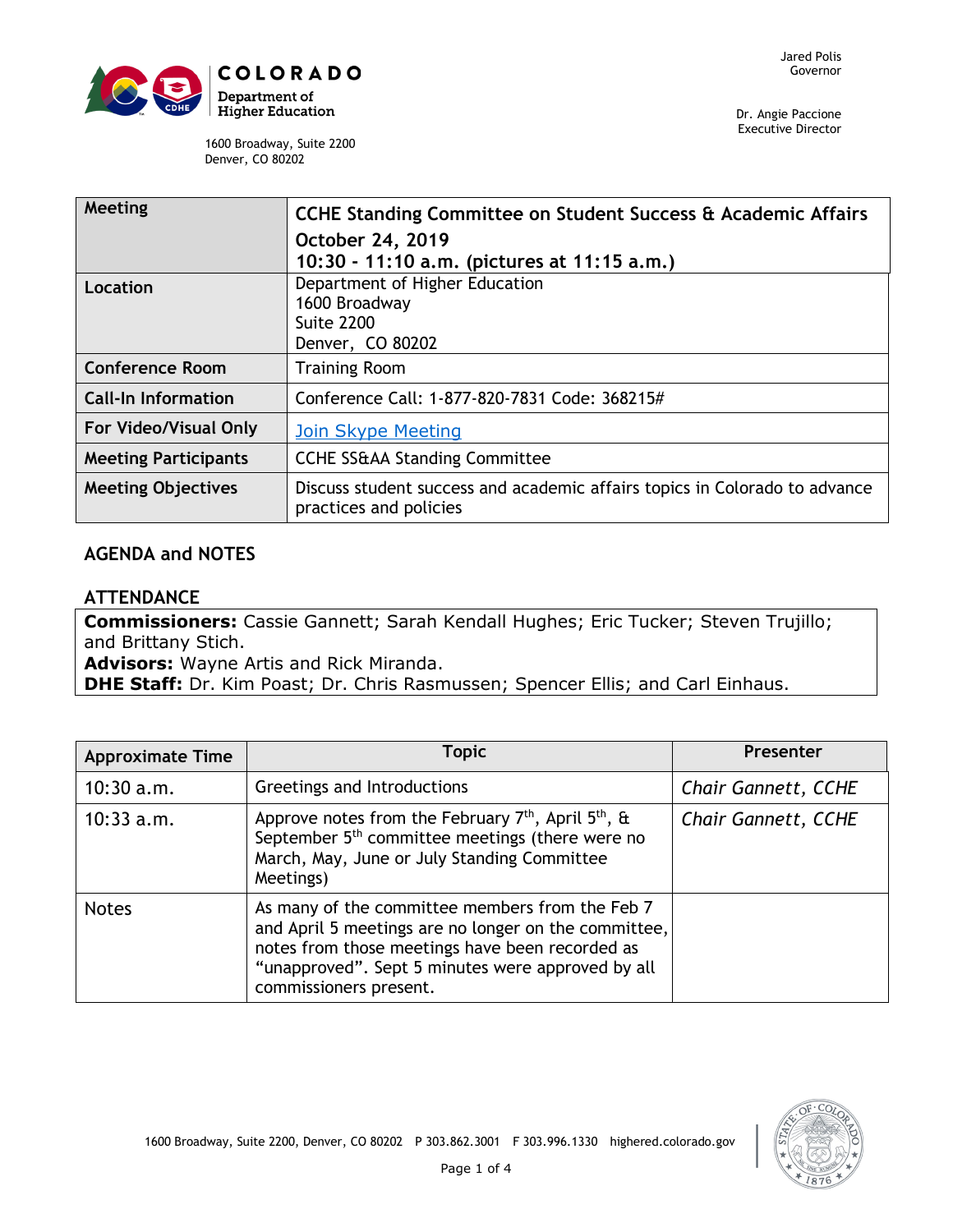

1600 Broadway, Suite 2200

|                                                             | <b>Denver, CO 80202</b>                                                                                                                                                                                                                                                                                                                                                                                                                                                                                                                                                                                                          |                       |
|-------------------------------------------------------------|----------------------------------------------------------------------------------------------------------------------------------------------------------------------------------------------------------------------------------------------------------------------------------------------------------------------------------------------------------------------------------------------------------------------------------------------------------------------------------------------------------------------------------------------------------------------------------------------------------------------------------|-----------------------|
| $10:35$ a.m.                                                | Free Application Day (Oct 15) preliminary results                                                                                                                                                                                                                                                                                                                                                                                                                                                                                                                                                                                | Carl Einhaus, CDHE    |
| <b>Notes</b>                                                | Carl provided an overview of Free Application Day<br>(FAD) (preliminary numbers by institution included<br>below agenda). It was a great success - we will have<br>doubled application numbers as soon as we have final<br>numbers. Commissioners applauded the event overall<br>and had suggestions to consider for future years.<br>Ideas included limiting the number of institutions in<br>which students can apply to on FAD; and having a<br>second FAD in early spring (March) for students who<br>were not ready to apply in October. Carl will discuss<br>these ideas and more with the statewide Admission<br>Council. |                       |
| 10:40 a.m.                                                  | Open Educational Resources (OER) updates                                                                                                                                                                                                                                                                                                                                                                                                                                                                                                                                                                                         | Spencer Ellis, CDHE   |
| <b>Notes</b>                                                | Spencer discussed the forthcoming agenda item for<br>the CCHE business meeting. Commissioners' wanted<br>to know what incentives could be provided to<br>institutions and what strategic levers could be pulled<br>to further the initiative. Recommendation for<br>continued analysis advised.                                                                                                                                                                                                                                                                                                                                  |                       |
| $10:55$ a.m.                                                | Review and approval of proposed baccalaureate<br>degree programs from community colleges and local<br>district colleges                                                                                                                                                                                                                                                                                                                                                                                                                                                                                                          | Chris Rasmussen, CDHE |
| <b>Notes</b>                                                | Chris noted that this CCHE meeting agenda item will<br>likely be tabled to December due to additional<br>concerns raised by an institution and the<br>Department's request for guidance from the Colorado<br>Office of the Attorney General. There remain<br>concerns about the role of the Academic Council in<br>the review process. Department staff believe<br>consultation with Academic Council is a reasonable<br>and prudent component of due diligence in reviewing<br>degree proposals and preparing recommendations for<br>the Commission.                                                                            |                       |
| 11:10 a.m.                                                  | Depart for pictures                                                                                                                                                                                                                                                                                                                                                                                                                                                                                                                                                                                                              |                       |
|                                                             |                                                                                                                                                                                                                                                                                                                                                                                                                                                                                                                                                                                                                                  |                       |
| Next tentative meeting date: Thurs, Dec. $5th$ , 10:30 a.m. |                                                                                                                                                                                                                                                                                                                                                                                                                                                                                                                                                                                                                                  |                       |

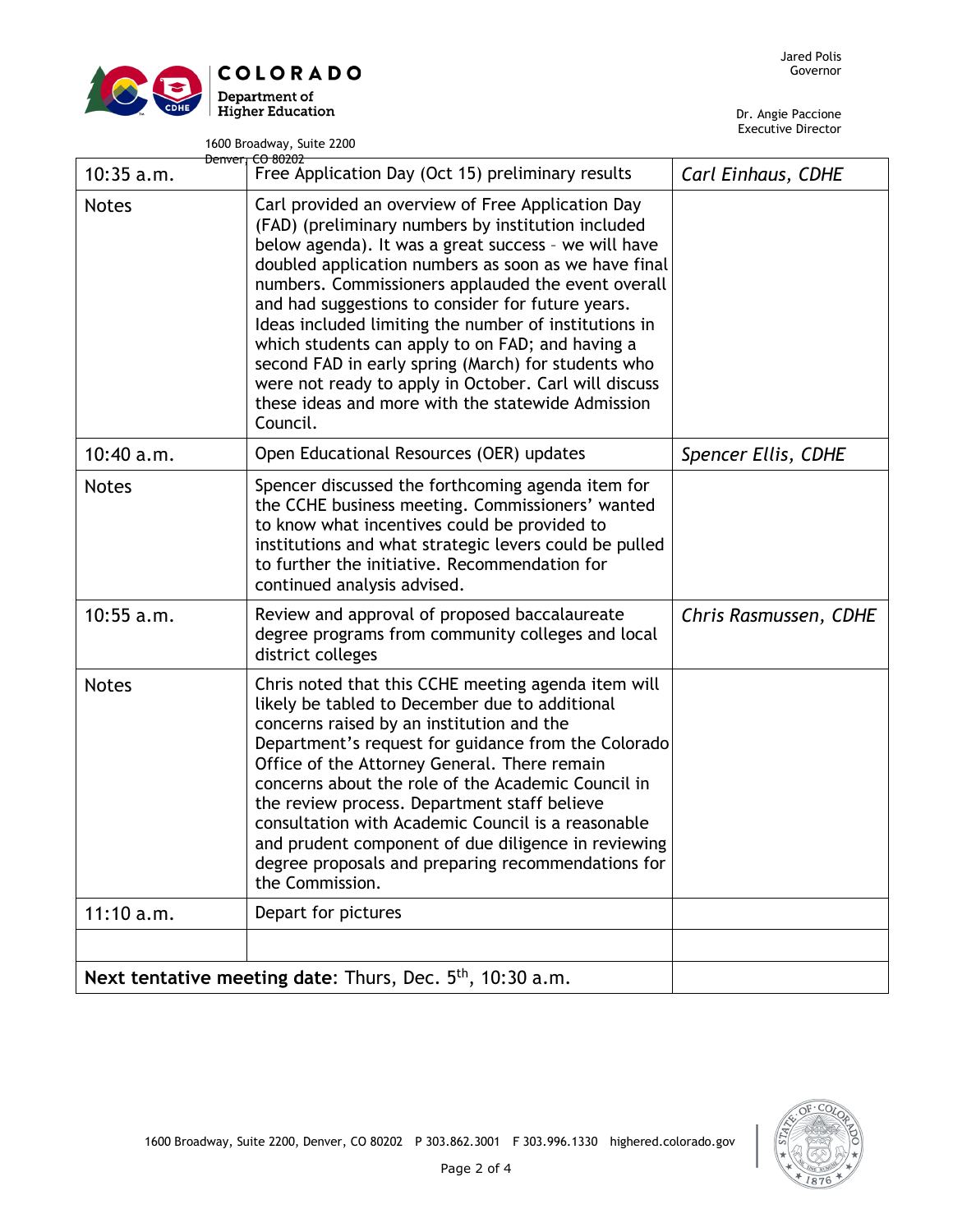

1600 Broadway, Suite 2200 Denver, CO 80202

Dr. Angie Paccione Executive Director

## **ACTION ITEMS**

| <b>Issue</b> | <b>Action / Next Step</b> | Assigned To & Date<br>Assigned |
|--------------|---------------------------|--------------------------------|
|              |                           |                                |
|              |                           |                                |
|              |                           |                                |
|              |                           |                                |

## **Free Application Day: Preliminary Number of Applications Received by Institution**

| <b>4-year IHEs</b>                | <b>Preliminary Numbers</b> |
|-----------------------------------|----------------------------|
| <b>Adams State</b>                | 725                        |
| <b>CSU Fort Collins</b>           | 9,128                      |
| <b>CSU Global</b>                 | <b>TBA</b>                 |
| <b>CSU Pueblo</b>                 | 1,235                      |
| <b>CU Boulder</b>                 | 7,346                      |
| <b>CU Colorado Springs</b>        | 3,170                      |
| <b>CU Denver</b>                  | 2,753                      |
| Fort Lewis                        | 826                        |
| Mesa                              | 2,354                      |
| Mines                             | 617                        |
| <b>MSU Denver</b>                 | 3,781                      |
| <b>UNC</b>                        | 5,949                      |
| Western                           | 1,383                      |
| <b>Community Colleges</b>         |                            |
| <b>ACC</b>                        | 233                        |
| Aims                              | 282                        |
| <b>Private IHEs Participating</b> |                            |
| Johnson & Wales                   | 422                        |
| Regis                             | 1,038                      |
| Colorado College                  | 573                        |
| University of Denver              | 2,545                      |